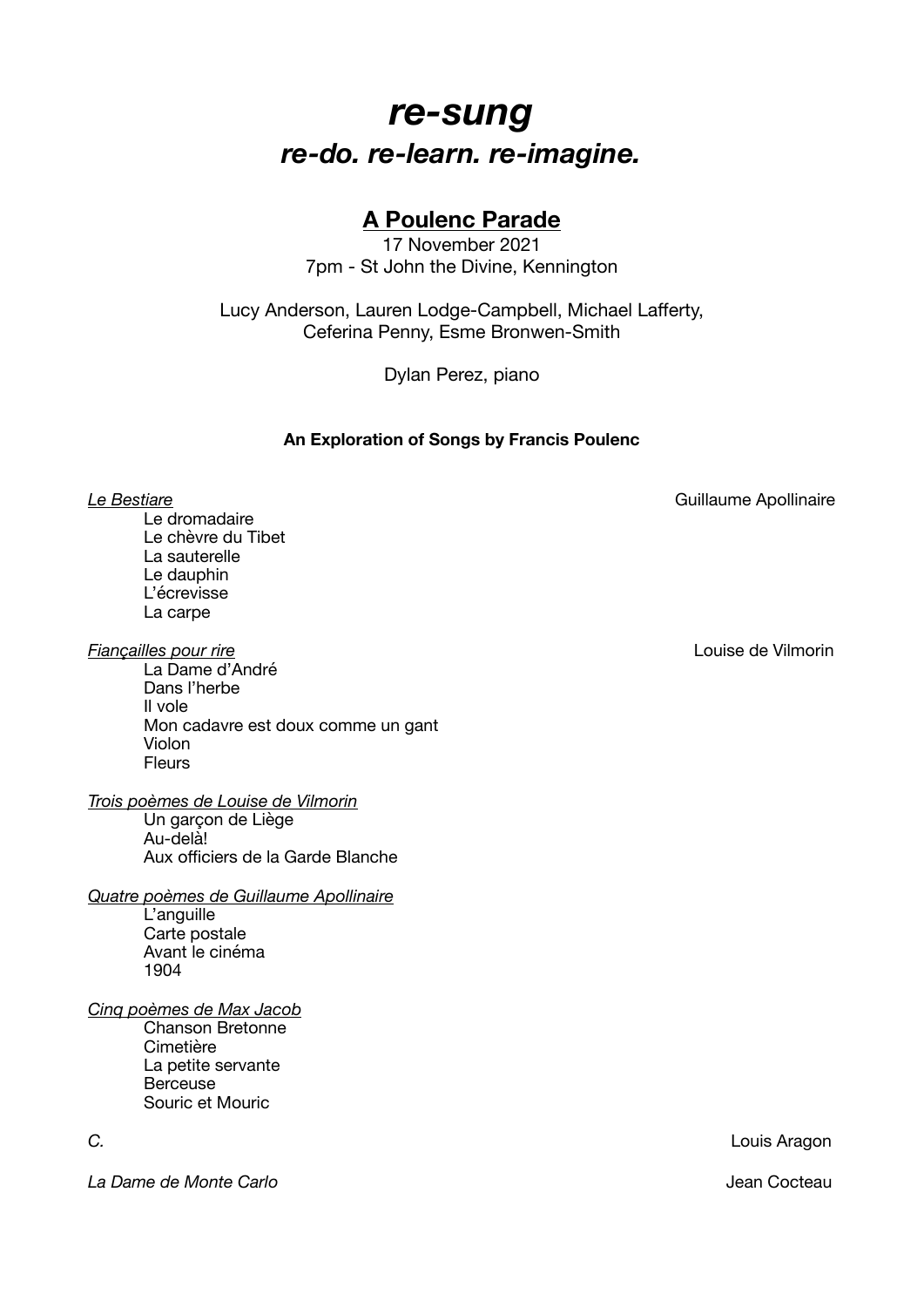**Welcome back** to *re-sung*! We are so glad to see you here. This week's concert is focused on one of the most distinctive composers in modern history: Francis Poulenc. Poulenc was a one-of-a-kind composer who did not the follow the trendy twelve-tone and extended techniques of other composers in the early 20th century. He was a self-taught composer and described his technique in the following way: *"My 'rules' are instinctive, I am not concerned with principles and I am proud of that; I have no system of writing (for me 'system' means 'tricks'); and as for inspiration, it is so mysterious that it is wiser not to try to explain it."*

Poulenc's songs are at the heart of his compositional output. He was very fond of a beautiful voice and energised when he found poetry that really spoke to him. Pierre Bernac, his partner in music and life, was his muse and guided him through composing for the voice.

One of his earliest compositions, *Le bestiaire* already shows a unique artistic voice. Within the words of Apollinaire, there is always tenderness, nostalgia, and lyricism, even if the poems seem trite or ironic. Each song in this set is about an animal and the way they reflect in the life of the poet. In *Le dromadaire* (the camel), Apollinaire wishes to roam the world like Don Pedro d'Alfaroubeira, who is so wealthy he owns **four** camels. *Le chèvre de Thibet* (the Tibetan goat) describes the finest hair of a goat, but it is not as fine as the poet's beloved. *La sauterelle* (the grasshopper) is the nourishment of St. John, and the poet only wishes that his words will be the same feast for grand people. In *Le dauphin*  (the dolphin) Apollinaire describes the jollity of dolphins swimming around even though the water is mucky, just as life is happy sometimes and then can turn cruel at a moment's notice. The fickle *L'ecrevisse* (the crab) speaks about uncertainty - the feeling that makes people look backwards and doubt themselves, just like the crabs. The static world of *La carpe* (the carp) is full of melancholy; they move so slowly that maybe even death has forgotten they exist.

Another one of Poulenc's favourite poets was Louise de Vilmorin; he writes, "Love, desire, illness, exile, and money difficulties, were at the root of her genuineness". The set of songs that make up *Fiançailles pour rire* (Whimsical Betrothal) are some of Poulenc's most popular songs, even though he thought them not as deep as settings of Apollinaire or Eluard. *La dame d'André* (Andre's woman friend) depicts a couple who has just gotten married. André does not know who his new wife is, though, or how she will fit into his life. The intense second song *Dans l'herbe* (In the grass) paints a picture of someone who has died in the grass, far from his lover (or anyone) to hear his cries. *Il vole* (He flies) is based on the double meaning of the word 'vole' - to fly or to thieve. A woman is lamenting the fact that her lover has stolen her heart, but does not want her. In the slightly sensual and unsettling poem *Mon cadavre est doux comme un gant* (My corpse is as soft as a glove), the narrator is looking at herself in a coffin. She no longer has any connections with human emotion and tells the children around her to keep living, forgetting of her life. Poulenc composed *Violon* (Violin) in a Hungarian restaurant and you can certainly hear it in the music. There is a swagger in the piano part that shows the elegance and sexiness of the violin and violin-player. *Fleurs* (Flowers) is one of Poulenc's greatest; it concerns a woman who is burning tokens of a past love in her fireplace.

The *Trois poèmes de Louise de Vilmorin* depict a woman in three stages of love. She becomes enamoured with a young man who she shares a night with, only to have him leave her for other women in *Le garçon de Liège.* In *Au-delà!*, she remembers this sexy night and says she chooses pleasure always. In *Aux officiers de la Garde Blanche* she prays to God to let her not fall for another man like this one who has left her.